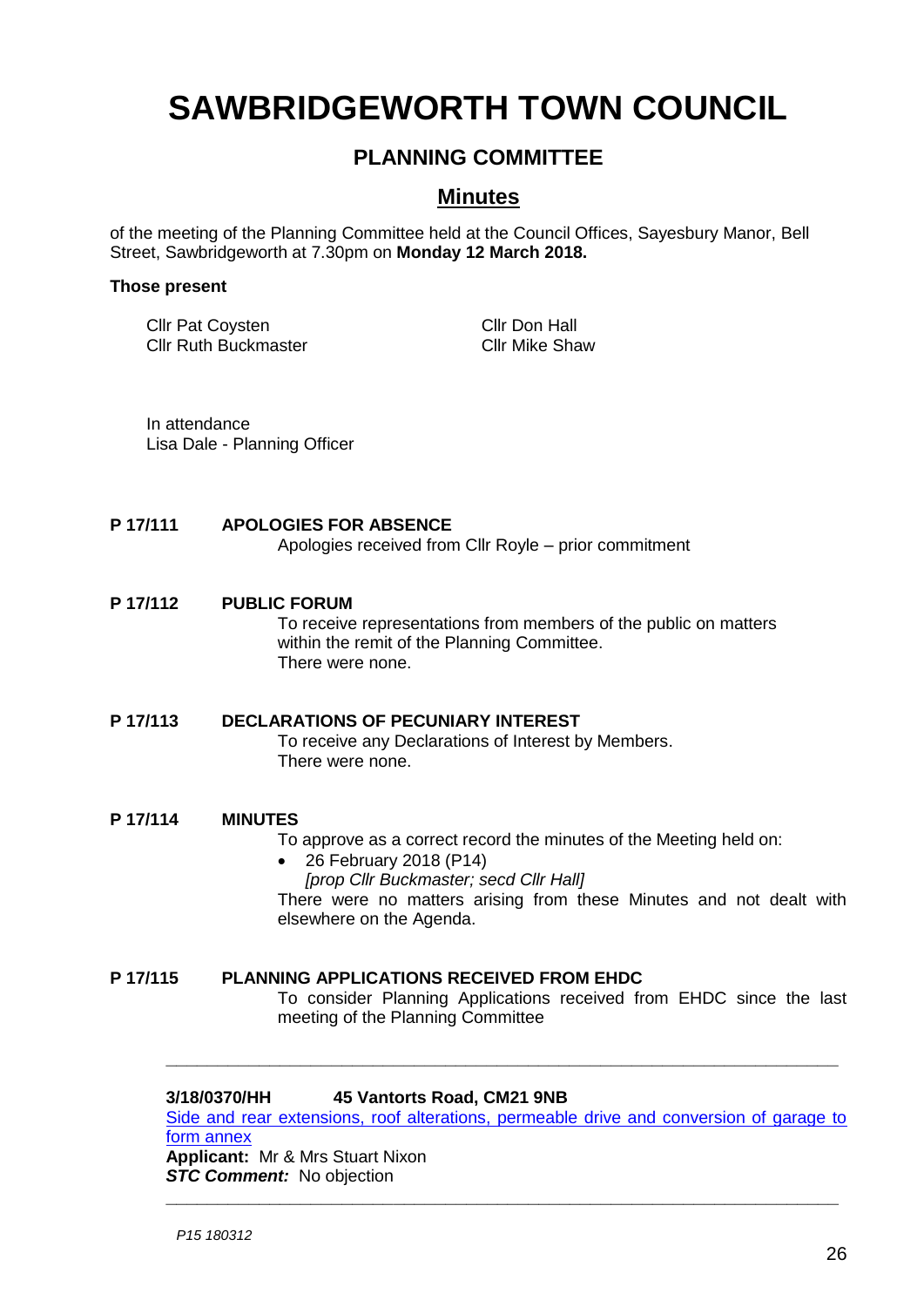#### **3/18/0472/HH 25 Wychford Drive, CM21 0HA**

[Two outbuildings -](https://publicaccess.eastherts.gov.uk/online-applications/applicationDetails.do?activeTab=documents&keyVal=P4Z1SYGL00700) Retrospective **Applicant:** Mr J Haley *STC Comment:* No objection

#### **P 17/116 LATE PLANNING APPLICATIONS**

To deal with Planning Applications received from EHDC following the Publication of this Agenda and received before 9 March 2018

**\_\_\_\_\_\_\_\_\_\_\_\_\_\_\_\_\_\_\_\_\_\_\_\_\_\_\_\_\_\_\_\_\_\_\_\_\_\_\_\_\_\_\_\_\_\_\_\_\_\_\_\_\_\_\_\_\_\_\_\_\_\_\_\_\_**

**\_\_\_\_\_\_\_\_\_\_\_\_\_\_\_\_\_\_\_\_\_\_\_\_\_\_\_\_\_\_\_\_\_\_\_\_\_\_\_\_\_\_\_\_\_\_\_\_\_\_\_\_\_\_\_\_\_\_\_\_\_\_\_\_\_**

**\_\_\_\_\_\_\_\_\_\_\_\_\_\_\_\_\_\_\_\_\_\_\_\_\_\_\_\_\_\_\_\_\_\_\_\_\_\_\_\_\_\_\_\_\_\_\_\_\_\_\_\_\_\_\_\_\_\_\_\_\_\_\_\_**

**\_\_\_\_\_\_\_\_\_\_\_\_\_\_\_\_\_\_\_\_\_\_\_\_\_\_\_\_\_\_\_\_\_\_\_\_\_\_\_\_\_\_\_\_\_\_\_\_\_\_\_\_\_\_\_\_\_\_\_\_\_\_\_\_\_**

**\_\_\_\_\_\_\_\_\_\_\_\_\_\_\_\_\_\_\_\_\_\_\_\_\_\_\_\_\_\_\_\_\_\_\_\_\_\_\_\_\_\_\_\_\_\_\_\_\_\_\_\_\_\_\_\_\_\_\_\_\_\_\_\_\_**

# **3/18/0383/HH Penrhyn, London Road, Spellbrook**

[Balcony to bedroom at rear of the dwelling](https://publicaccess.eastherts.gov.uk/online-applications/applicationDetails.do?activeTab=documents&keyVal=P4HQ9IGLKN700) **Applicant:** Mr & Mrs Imdad Hussein *STC Comment:* No objection

# **P 17/117 PLANNING DECISIONS MADE BY EHDC**

To receive Planning Decisions from EHDC

#### **3/17/1298/HH Garden Cottage, Bullfields, CM21 9DD**

Erection of log cabin **Applicant:** Mr and Mrs Jon Leonard and Sarah Gregg *STC Comment:* No objection *EHDC Decision:* Granted

#### **3/17/2908/LBC 42A Bell Street, CM21 9AN**

Replacement of window and door to rear **Applicant:** Miss Alexandra Barnes **STC Comment:** No objection *EHDC Decision:* Granted

#### **3/18/0018/VAR The Ancient Raj, Knight Street, CM21 9AX**

Variation of condition 2 (Approved plans) of planning permission 3/16/1507/FUL – Demolition of restaurant and 3no garages/stores. Erection of 2no two bedroomed dwellings and 2no 3 bedroomed dwellings with associated landscaping and parking – To allow for bedrooms within the loft space of plots 1, 2 and 3 with no1 velux windows to the front slope of each property and 2no velux windows to the rear roof slope of each property **Applicant:** Eden Rock Construction

**\_\_\_\_\_\_\_\_\_\_\_\_\_\_\_\_\_\_\_\_\_\_\_\_\_\_\_\_\_\_\_\_\_\_\_\_\_\_\_\_\_\_\_\_\_\_\_\_\_\_\_\_\_\_\_\_\_\_\_\_\_\_\_\_\_**

**STC Comment:** Objection. Added dormer windows overlook the adjacent school. This is contrary to Local Adopted Plan 2007, Policy ENV1(d) *EHDC Decision:* Granted **\_\_\_\_\_\_\_\_\_\_\_\_\_\_\_\_\_\_\_\_\_\_\_\_\_\_\_\_\_\_\_\_\_\_\_\_\_\_\_\_\_\_\_\_\_\_\_\_\_\_\_\_\_\_\_\_\_\_\_\_\_\_\_\_\_**